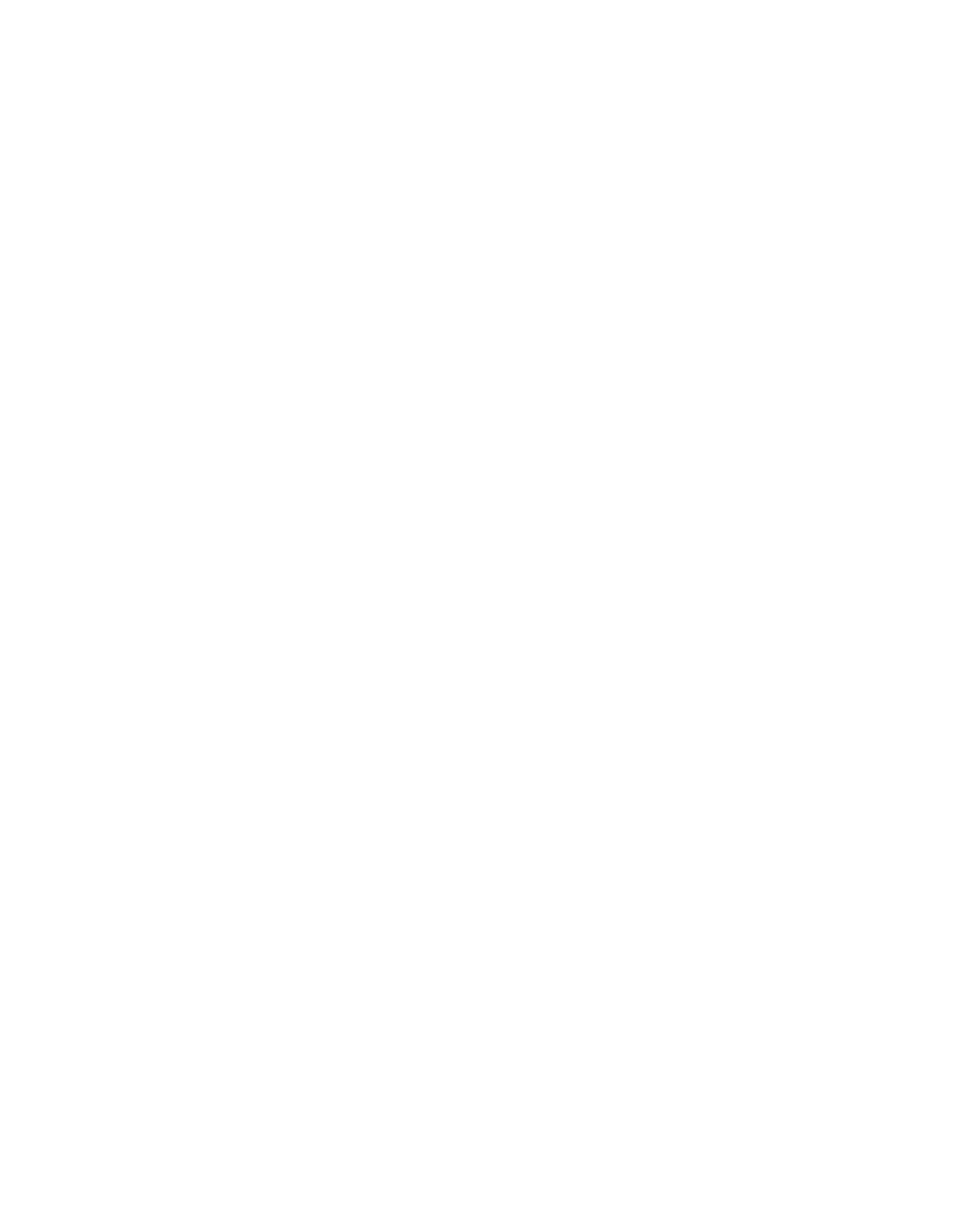

## Contents

| <b>Challenges to the Success of Adult</b> |
|-------------------------------------------|
| Learners in Postsecondary Education 5     |
| <b>Current Building Blocks for Adult</b>  |
|                                           |
|                                           |
|                                           |

## **THE NATIONAL ADULT LEARNER COALITION**

was created to address the need for a unified voice representing the adult learner and the institutions and programs that serve them. The Council for Adult and Experiential Learning (CAEL), the Online Learning Consortium (OLC), Presidents' Forum, and University Professional and Continuing Education Association (UPCEA), with support from Lumina Foundation, created the National Adult Learner Coalition. The Coalition will promote policies that align postsecondary education and America's workforce development goals to produce better outcomes and access for adult learners, who are the majority of today's students.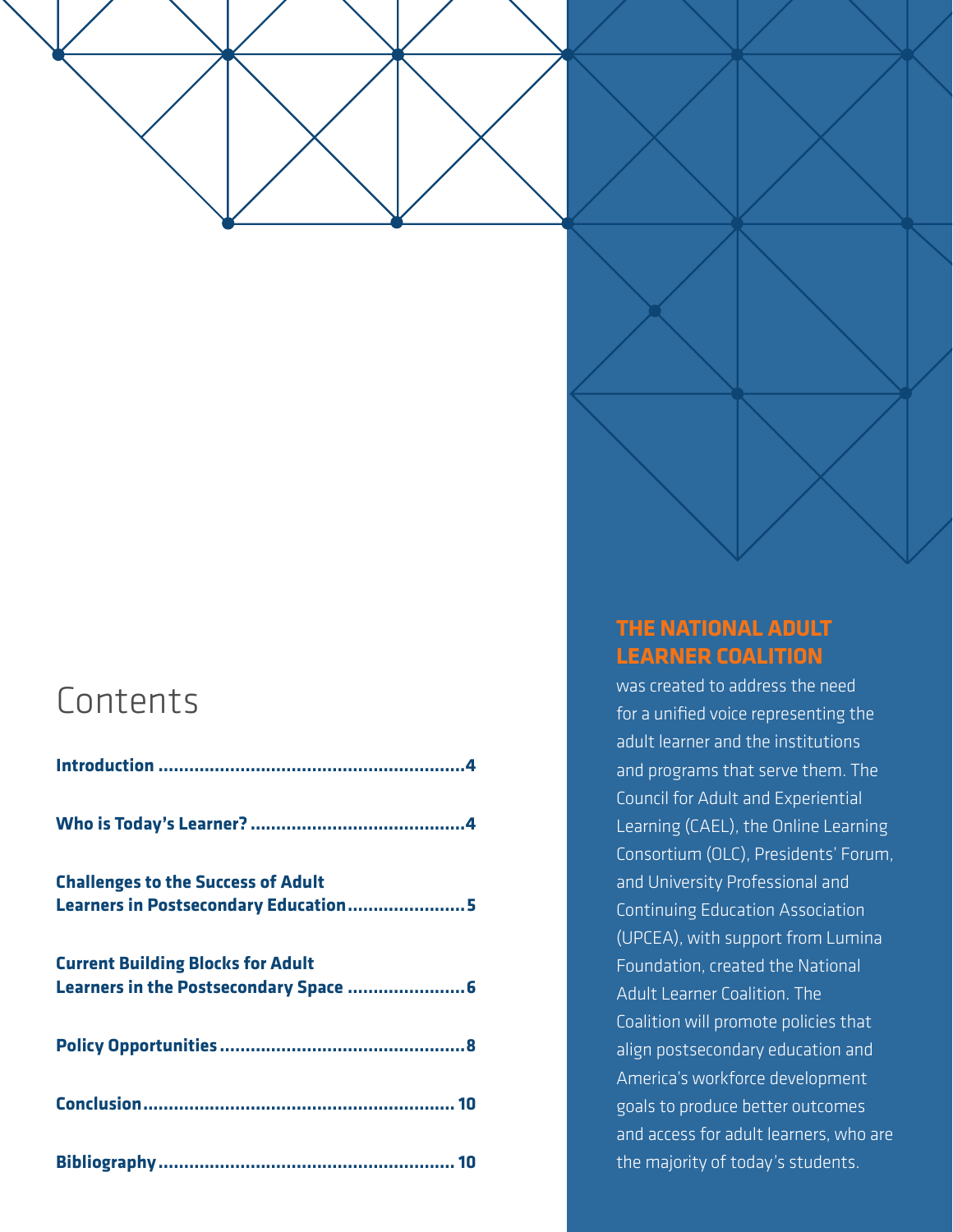## Introduction

America's middle class has lost a lot of its strength in recent decades due to a rapidly changing economy. The well-paying jobs of yesterday—those that could easily be accessed by someone with just a high school diploma—have been disappearing. Today's economy does offer opportunity for good jobs with solid pay, but those opportunities are requiring a higher level of skill and credential than ever before.

Focusing on education at the K–12 level is not enough to provide the needed skills and credentials. Even if America had a higher high school graduation rate than it does currently, and all of those high school graduates went on to postsecondary study, the United States still would not meet the credentialing needs of its current labor market. Building the skills and education of adults, and not just young people, is critical for filling that gap.

More and more, America's employers need workers with higher level skills, whether obtained through pursuit of the bachelor's degree, or through shorter term training represented by very different credentials like certifications, certificates, and newer forms of postsecondary credentials such as badges and micro-credentials. As the United States continues to compete in the global knowledge economy, moving the needle on education and training for the adult worker and student becomes more and more important. Creating better education and training opportunities for adult workers who have been left behind in the present economy will be critical to America's progress.<sup>1</sup>

## Who is Today's Learner?

The current federal policy architecture for postsecondary education was designed for "traditional" students who entered college full-time directly from high school. More than 2.6 million students were attending a four-year college and living on campus in 2011.<sup>2</sup> These students entered college full-time directly from high school. In that same year, however, 14.9 million working parents, veterans and military personnel, caregivers, and others—85 percent of the 17.6 million Americans enrolled in higher education in the fall of 2011–were also attending college.<sup>2</sup> These contemporary (sometimes called "non-traditional") students struggle to balance the competing demands of work, family, and education.

These demographics present a game-changing moment in American higher education; a pivotal time at which policy and practice must come to terms with the reality that most students attending institutions of higher education in the United States are not, in fact, 18–22 year olds fresh out of high school—but rather, adult learners who are juggling multiple life demands while trying to complete a credential that will better not only their lives, but the lives of their families, as well.

<sup>2</sup> U.S. Department of Education. Institute of Education Sciences, National Center for Education Statistics, 2011



Blivin & Wallerstein, 2016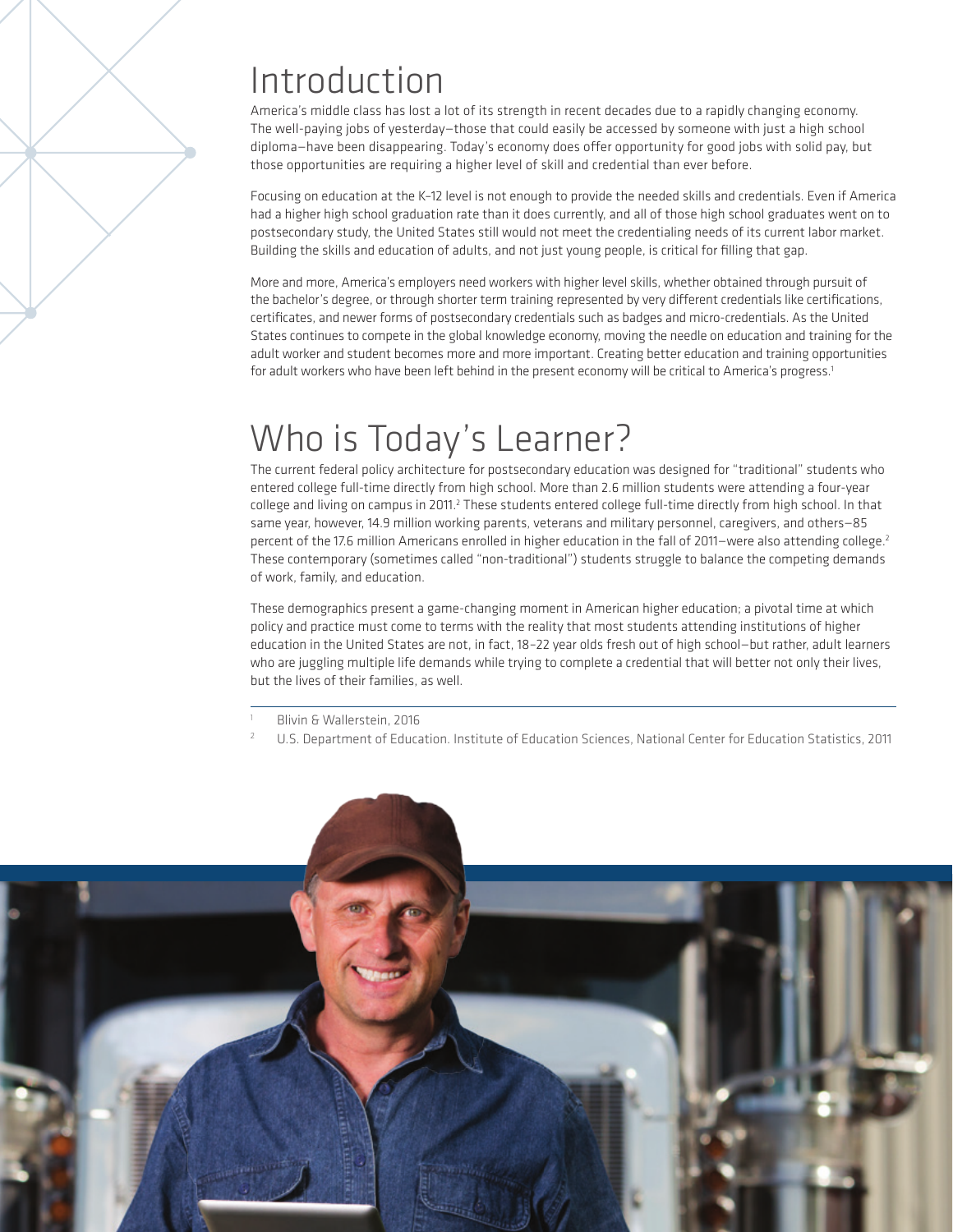## Challenges to the Success of Adult Learners in Postsecondary Education

Because the policy architecture for higher education was fashioned for first-time, full-time students, adult learners face special challenges in trying to achieve a postsecondary credential.

## **CHALLENGE: Information on necessary local labor market skills and related credentials can be missing, confusing, or overwhelming**

One barrier to the success of adult learners is the difficulty of understanding what to study and what kind of credential is needed. Many adults know that they need postsecondary credentials to advance their careers or change course in this economy; but they often do not know what opportunities are out there for them, what kinds of credentials they need for those opportunities, and what colleges are the best fit for their goals and circumstances as a working adult. Although there are many sources of print and web-based information about jobs, skills, college rankings, and quality metrics, the average person needs the right information and guidance to make sense of it all. For many adults, the choice or decision comes down to either that last piece of advertising or information to hit their email inbox; or word of mouth from one or two individuals who have had experiences that were a fit for themselves, but may not be a fit for the person now seeking answers. This has partially led to what has recently been called "swirl" in the postsecondary world; with students transferring from one program to another because they discover they made the incorrect choice of college or program originally.

## **CHALLENGE: Adult learners need to complete credentials more flexibly and more quickly**

For most adult learners, juggling learning with a full-time work schedule (and perhaps the needs of a family) proves an even greater challenge than finding the needed pathway for career success. These adult learners, therefore, need to find ways to complete their credentials with greater flexibility and more quickly than traditional college students. Yet, most colleges do not design their programs to be a good fit for the working adult. Postsecondary programs need to take into account that adult learners not only require schedule flexibility, but that these learners need more efficient ways to complete their studies and credentials. Many have often already started college at some point, for example, or they may have achieved an equivalent of college learning that is credit-worthy—and yet, obtaining credit for prior learning can prove a huge challenge for many students. Postsecondary institutions are not consistent in regard to either schedule flexibility or efficient acceptance of credit for prior learning.

## **CHALLENGE: Many lack broadband access**

Many adult learners lack access to the technologies often required to complete college-level coursework. In fact, 10% of Americans (34 million individuals) lack access to high-speed broadband service; and of these, 39% of rural Americans (23 million individuals) lack this kind of access.<sup>3</sup> More and more adult-centric programs are transitioning to online programs; or at the very least, blended learning programs with both face-to-face and online components. In fact, even most completely campus-based programs in the 21<sup>st</sup> century include virtual components or the need to access digital textbooks and other digital library resources. And yet, many adult learners do not have access to the broadband or hardware capabilities to be able to actively engage in these learning modalities due to cost or limited rural availability. The cost and accessibility available to Americans lags behind those of countries like Japan and South Korea. In measures of cost, Americans pay more than citizens of other countries, sometimes with decreased internet speeds.<sup>4</sup>

## **CHALLENGE: A patchwork of state education regulations for online learning isn't well suited to the many adults who pursue postsecondary learning**

Today's student is mobile, may attend more than one institution before completing a degree, and may very well be seeking an online or distance education solution to align with their personal, family, and career goals. Sometimes, however, state regulations regarding which online program may be offered in which state can become a barrier for students seeking the credential that is the best fit for their needs. These regulations can form a significant challenge for adult learners attempting to select the right program, at the right time, for their educational and career success.

<sup>3</sup> FCC, 2016

Russo, Kehl, Morgus, & Morris, 2014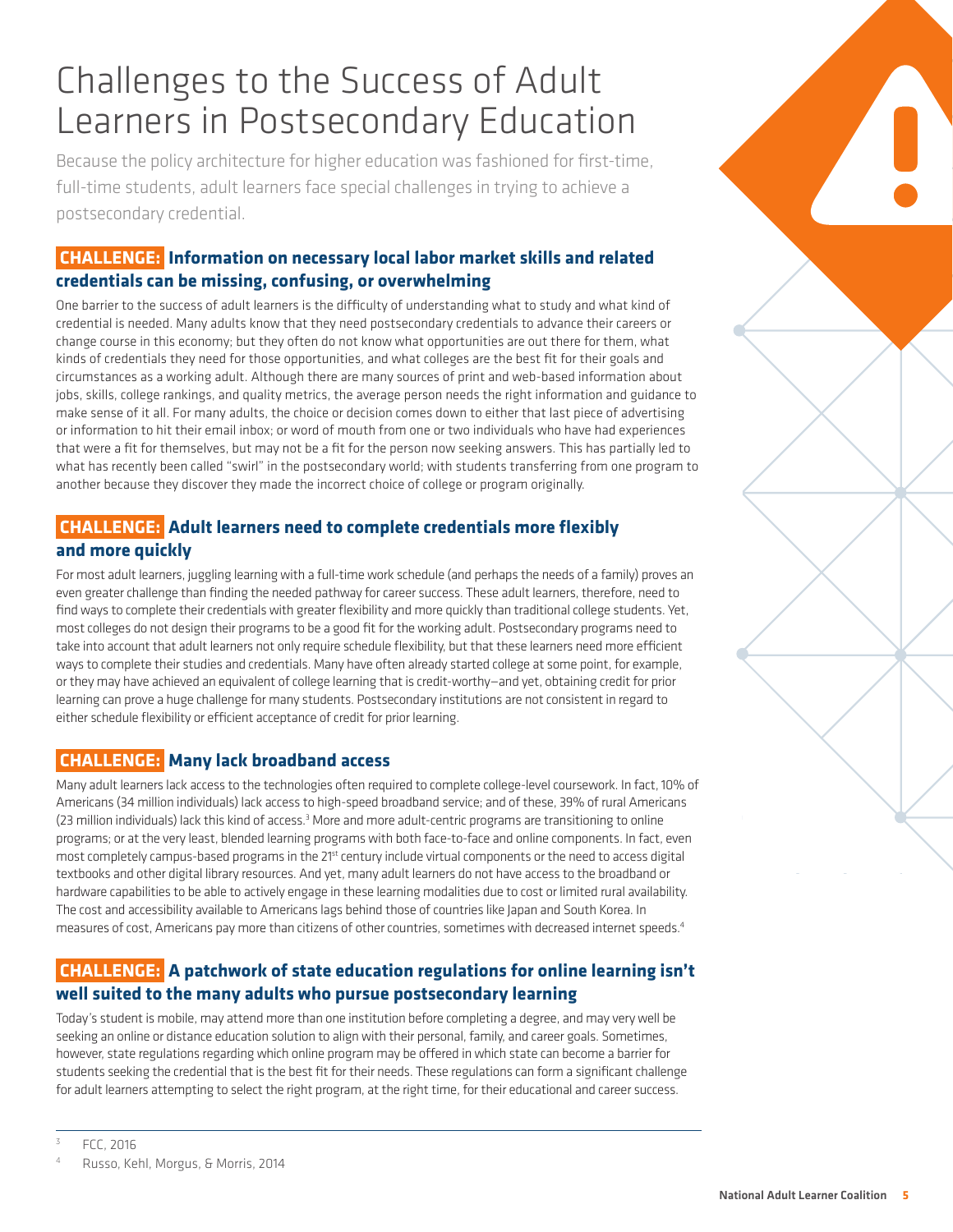## Current Building Blocks for Adult Learners in the Postsecondary Space

Despite these challenges, there are portions of our postsecondary system that are providing great opportunities for working adults to pursue education and skills. These are important building blocks for establishing a more robust and responsive system that can help build America's middle class.

### **BUILDING BLOCK: Spectrum of higher education institutions across America**

An important feature of American higher education is the broad spectrum of types of institutions that exist to serve students from all walks of life. American colleges and universities offer a wide range of programs to suit the needs of different learners with differing goals. There are community and technical colleges, four-year institutions and graduate institutions with different missions (e.g., teaching, research) and affiliations (e.g., state or city focused, religiously based). This range of higher education institutions represents the fabric of America in the range of missions and goals for their students and the respective roles they play in how America is educated. And among these different institutions, there are some colleges and universities that are serving adult learners very well.

## **BUILDING BLOCK: Online education**

The field of online education has grown significantly over the past few decades. Many who had earlier believed that online education was really just the business of proprietary or for-profit higher education institutions are now realizing that the growth of online programs in the public and private non-profit sector has been booming—especially in the continuing education divisions of higher education institutions. Online programs have become a key offering at a wide range of institutions, including community colleges, as well as four-year public and private postsecondary institutions.

Online education has massively expanded access for adult learners, transcending not only distance but time, since many of these adults require the flexibility of schedule that online programs offer. Even with high quality standards, most online higher education programs offer students the ability to log into their courses at the times of day that are most suited to their schedules, so that they may complete their learning in a way that fits with their other life requirements.

## **BUILDING BLOCK: Financial aid for lower income students**

The United States has a long history of providing non-merit-based financial aid to lower income students, in order to facilitate their ability to complete college degrees at all levels. This is one of the most important hallmarks of American postsecondary education—in order to provide opportunity for all, and to allow people from all backgrounds to enjoy the possibility of achieving the education to reach their goals. An important cornerstone of financial aid has been the Pell Grant, and it continues to be a critical building block to maintaining educational opportunity for a large percentage of the American population. The federal Pell Grant was created by the Higher Education Act of 1965; and it is limited to students with financial need who have not earned their first bachelor's degree, or who are enrolled in certain post-baccalaureate programs through participating institutions. Pell grants do not need to be repaid—as they are not loans; they represent a national investment in the education of Americans who can establish a financial need for this subsidy.

## **BUILDING BLOCK: Prior Learning Assessment (PLA)**

Many adults have done significant learning outside the college classroom. That learning may have been acquired through military service, work in industry, or other activities like volunteer work or self-study. Some colleges offer what is called Prior Learning Assessment, or PLA, which is a service that evaluates a student's learning for the purpose of awarding college credit when appropriate. The methods for assessing this learning include standardized exams (like CLEP tests), individual portfolio assessment, faculty-designed exams, and formal review of non-college training.

PLA is one of the most important building blocks toward degree attainment for adult learners. If a student is awarded credit for college-level learning that has occurred outside the college classroom and that counts toward their degree, this means that fewer overall credits must be completed for graduation. This saves both time and tuition dollars for the student, and can save scholarship and loan dollars for both federal government and other scholarship or loan sources. In addition to saving time and money, PLA may also motivate the student to persist and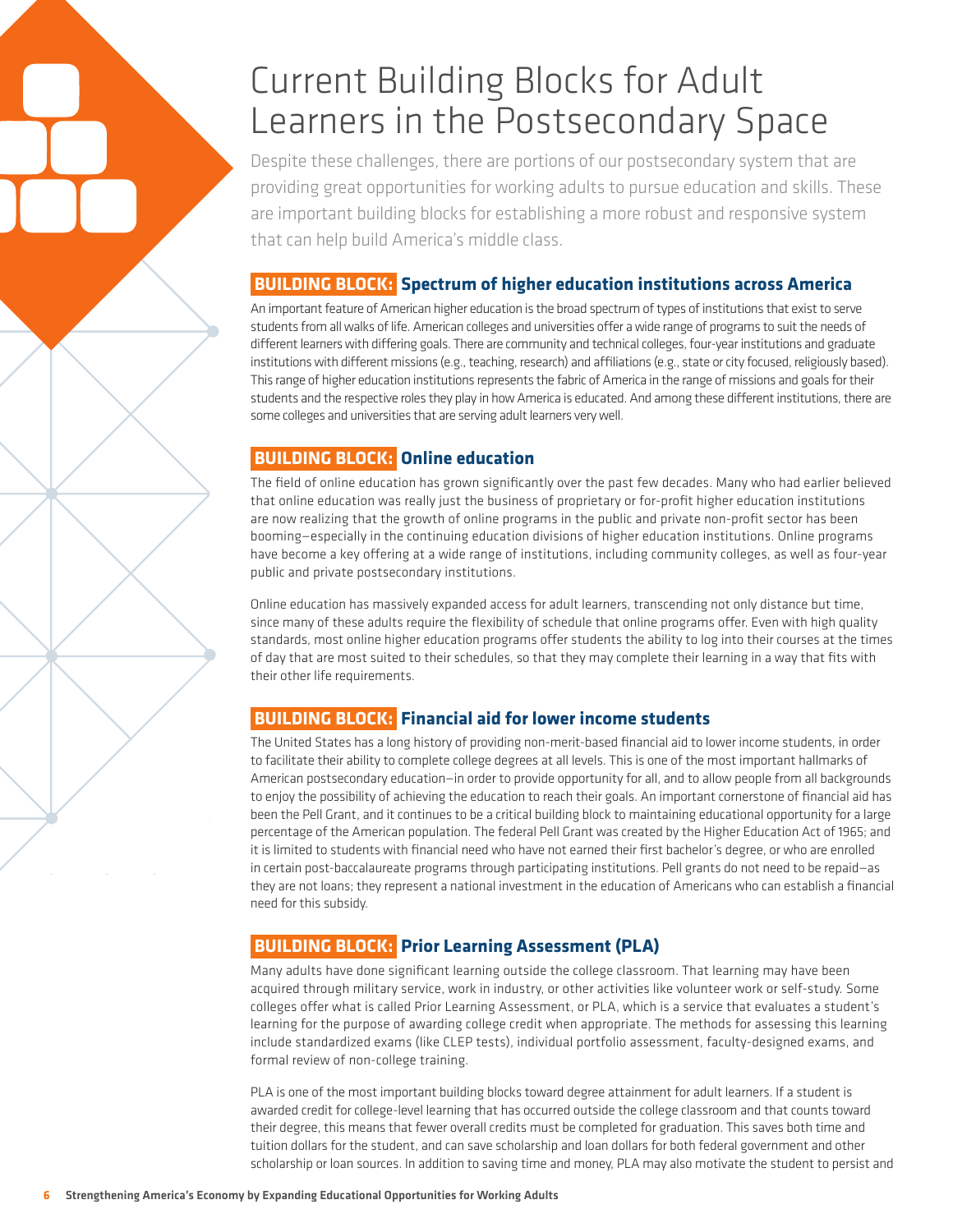

complete their studies. One CAEL study of more than 60,000 adult students found that those awarded PLA credit were two-and-a-half times more likely to complete their degrees.<sup>5</sup>

#### **BUILDING BLOCK: Competency-Based Education (CBE)**

Competency-based education, or CBE, is an approach to postsecondary education that focuses on what students know and can do, rather than on how much time it takes to learn or how it was learned. CBE provides an intentional and transparent approach to curricular design, and learners only earn credentials when they can demonstrate mastery through multiple forms of assessment.

CBE has started to gain momentum across postsecondary institutions as a method of educating students, and most specifically adult students, in part because these programs directly address the employer complaint that today's graduates are not ready for the workplace. In CBE programs, the competencies that are required for degrees often align directly with skills that employers say are needed in the workplace—and the colleges make sure, through assessments, that their graduates have those skills. Many of the new CBE models leverage technology to offer programs online and at a personalized pace, making them ideal for the adult learner. Further, students with considerable prior knowledge and existing skills from their work and life experiences do not need to sit in classes that cover content and skills they have already mastered. They can build on their existing knowledge and focus on material in which they have not yet become proficient.

#### **BUILDING BLOCK: Alternative pathways and credentials**

Alternative pathways represent quicker paths to achieving a bachelor's degree than the traditional route of completing 120 or more credits at a single higher education institution. These pathways can be very beneficial to adult students trying to complete a degree more quickly and with less expense. Alternative credentials are another important building block for adult learners. There is a broad range of experimentation occurring in both the areas of alternative pathways and credentials, mostly benefiting adult learners.

Alternative credentials now include specialty certificates offered by colleges and universities; badges, which generally signify completion of a specific training or competency; and micro-credentials, which are usually a condensed or shortened version of an existing degree that can be completed more quickly and with less expense than the traditional degree. Boot camps, which award students credentials for completing intensive courses in specific high employability areas like computer programming, have burst onto the postsecondary scene and have gained some recent popularity with both adult learners and employers.

Many of the new CBE models leverage technology to offer programs online and at a personalized pace, making them ideal for the adult learner.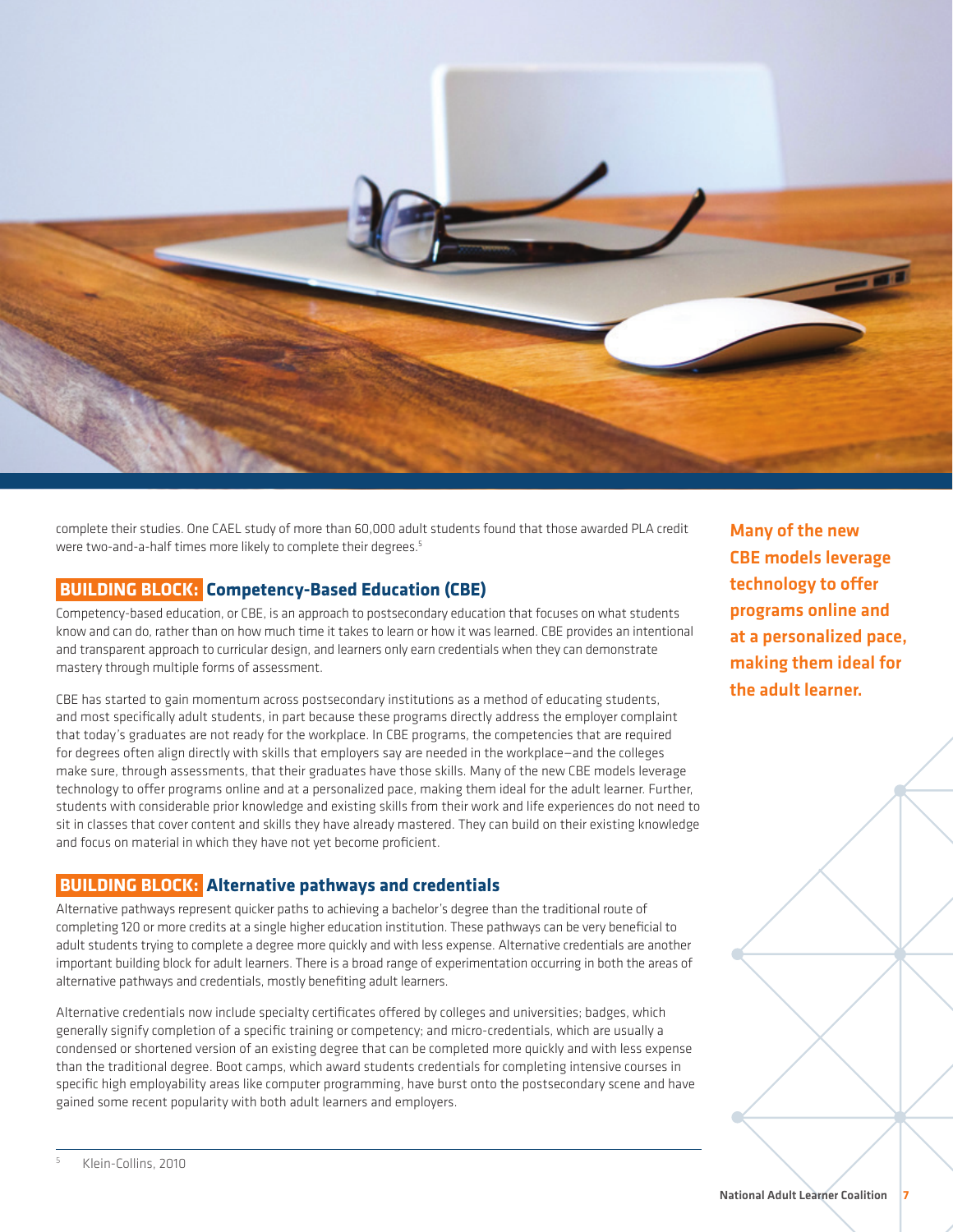

# Policy Opportunities

There are some immediate policy opportunities that could help build the middle class—and connect more of the workforce to today's economy—through education. These policy opportunities would support and continue to expand access to the kinds of building blocks that already exist for the adult learner.

## **POLICY OPPORTUNITY: Recognizing student mobility**

#### *Reduce state-by-state regulations regarding online education programs.*

There is great interest in the current administration and Congress in removing unnecessary federal regulations. Many postsecondary institutions would welcome some relief from their current regulatory burdens. However, in the efforts to cut regulations, it is imperative that new challenges for the adult learner are not inadvertently created by shifting responsibility to the state level. If policies and regulations for online and distance programs are completely devolved to the individual state level, this will increase costs for both the institutions offering the programs and for the learners in these programs. Moreover, requiring each online program to be approved in every state where students are registered is so onerous that many institutions will choose not to serve students in those states. This would dramatically restrict opportunities for online learners. It is therefore necessary to protect the adult learner who is choosing an online modality for his or her program of study, and that there be state reciprocity for online programs of study.

## **POLICY OPPORTUNITY: Expansion of Pell Grants**

*Maintain the current Pell Grant program and expand its status to a year-round program.*  The current Pell Grant program is a critical building block for creating ladders to the middle class through education. It must be maintained and expanded in order to make opportunities to reach the middle class a reality for more adults. Several key changes would make this program better for the working adult. First, the program should be available to students who take classes during the summer, as many adults are not interested in a "summer break" and need to continue their studies every term. Second, the program is not currently designed to be beneficial to students who may only be able to take one or two courses at a time—essentially, the exact situation facing many working adults. Finally, the income thresholds are set too low for many working adults who nevertheless need financial assistance in order to pursue these important educational and skill-building opportunities. An expanded Pell Grant that supports more working adults could help with meeting this economy's educational attainment and workforce development needs.

There have been policymakers who have suggested that year-round financial aid can help students complete college more quickly by increasing course enrollment and credit accumulation outside of the fall and spring. There is evidence to support both halves of that argument: that year-round financial aid can increase enrollment during the summer and winter, and that summer and winter enrollment can help students earn more credits.<sup>6</sup>

## **POLICY OPPORTUNITY: Removal of financial aid barriers to CBE and PLA**

#### *Change federal financial aid rules so that more adults have access to customized degree pathways through CBE and PLA.*

Currently, federal financial aid cannot always be used for degree programs that offer more customized, flexible approaches like CBE and PLA. The requirement is that the degree program demonstrate equivalences to credit hours, even when learning is defined and assessed in other ways. For the most part, federal financial aid regulations are currently designed to support student learning when it takes place in a college classroom that is led by an instructor and is based on the credit hour. Federal financial aid (also known as Title IV funds) needs to be redesigned so that it can cover the costs associated with assessing prior learning for credit as well as direct assessment of competencies that don't fit neatly in a credit-hour-based framework.

One problematic regulation in financial aid is the primary focus on the instructor rather than on the value of student learning in and of itself. CBE programs are currently required to have "regular and substantive" interaction between faculty and students in order to be recognized for Title IV funding. Many CBE programs, however, have had success with unbundling the role of faculty; so that it is not the same faculty member who coaches the student in the classroom who then assesses their work for achieved competency, for example. We recommend that the "regular and substantive" regulation be cut, as it hamstrings quality CBE programs

<sup>6</sup> MDRC, 2015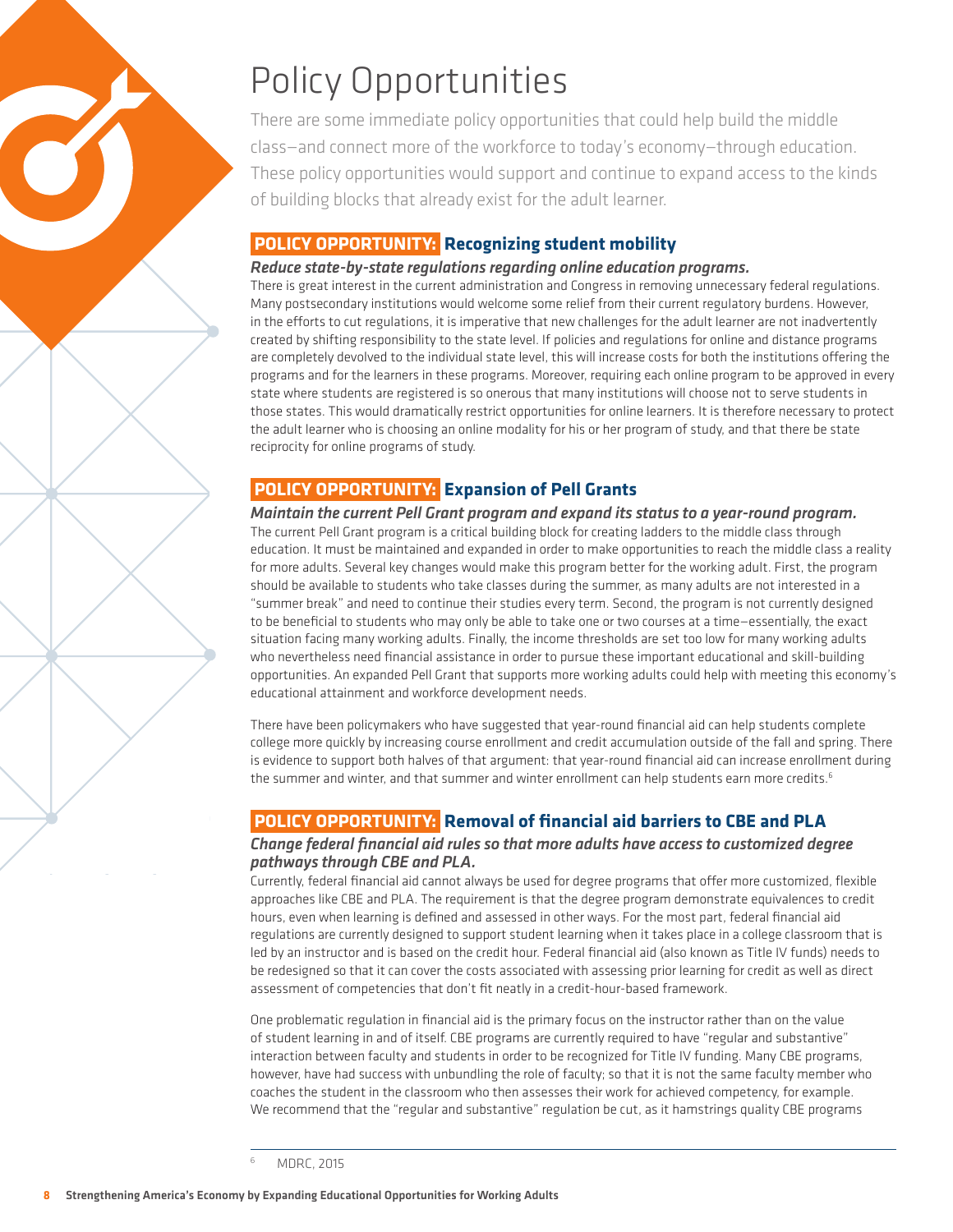from customizing their offerings in ways that most benefit students and their learning.7 Eliminating this regulation is also needed in order to allow Prior Learning Assessments as an allowable educational expense.

This is just one of many challenges to fit CBE and PLA into the regulatory structure of federal financial aid. Other regulatory barriers to the development of more CBE programs and the expansion of PLA opportunities ought to be removed.

Working learners need flexible financial assistance that is guaranteed over a number of years, so they can balance work and learning by finding an educational program that allows them to meet their employment and family responsibilities. It is time for a clear policy solution to help them pay for their education.

## **POLICY OPPORTUNITY: Expansion and Promotion of Section 127 of the Tax Code**

#### *Expand and more widely publicize Section 127 benefits to industry and employers.*

The tax code currently offers an important support for educating working adults. Section 127 of the tax code makes employer education benefits tax exempt so that they aren't counted as employee income for tax purposes. These regulations benefit workers, employers, and the economy by allowing employers to receive tax benefits for providing employee tuition assistance. As the overarching barrier to education for adults is cost, employer-paid tuition can alleviate some of the cost burden for working adults, particularly since many do not qualify for federal Pell Grants.

Through Section 127, employees are assisted with their tuition costs, employers gain a more highly educated and skilled workforce, and the economy benefits overall from the higher level of education of skilled and professional workers in the labor force. This is one of those win-win-win opportunities for policymakers, employers, and working learners.

As the administration and Congress consider ways to simplify the tax code, it is crucial that Section 127 tax benefits remain. Equally importantly, the maximum annual benefit has been frozen at \$5,250 for thirty years, and has therefore not kept up with rising college tuition costs. Expanding the dollar amount of the benefit would provide employees with greater opportunities for pursuing education without paying taxes on their tuition. As Section 127 regulations are expanded, they should also be promoted strongly to the business community, so that many more working adults can have critical financial support to pursue education and training.

## **POLICY OPPORTUNITY: Infrastructure expansion**

#### *Utilize infrastructure training programs to enhance American workers' skillsets and improve high-speed broadband access.*

Recently discussions about improving infrastructure have become popular among lawmakers. As legislators consider infrastructure improvements and analyze how to budget for those that will best improve "what needs fixing," the adult learner needs to be kept in mind. Education and training programs that will assist the working adult and advance his or her opportunities in the 21<sup>st</sup> century economy will also assist the United States economy. Department of Labor grants focused on training opportunities can be leveraged for initiatives that support adult learners enrolled in both distance learning and on-the-ground instructional sites.

An infrastructure package is a natural opportunity to open up new work opportunities for people; and because so many infrastructure projects will require skilled workers, a comprehensive infrastructure initiative will need to include resources to build the skills of the workforce. Policymakers need to ensure that these training opportunities are accessible to adults who have been disconnected from labor market opportunities—and consider how to prepare them, not just for the short-term infrastructure job, but also to position them for a long-term career in growth industries.

In addition, infrastructure investments should include improving high-speed broadband access throughout the country. This would not only be important for supporting business and industry growth, but also would expand access to online learning opportunities for adults.

As the overarching barrier to education for adults is cost, employer-paid tuition can alleviate some of the cost burden for working adults, particularly since many do not qualify for federal Pell Grants.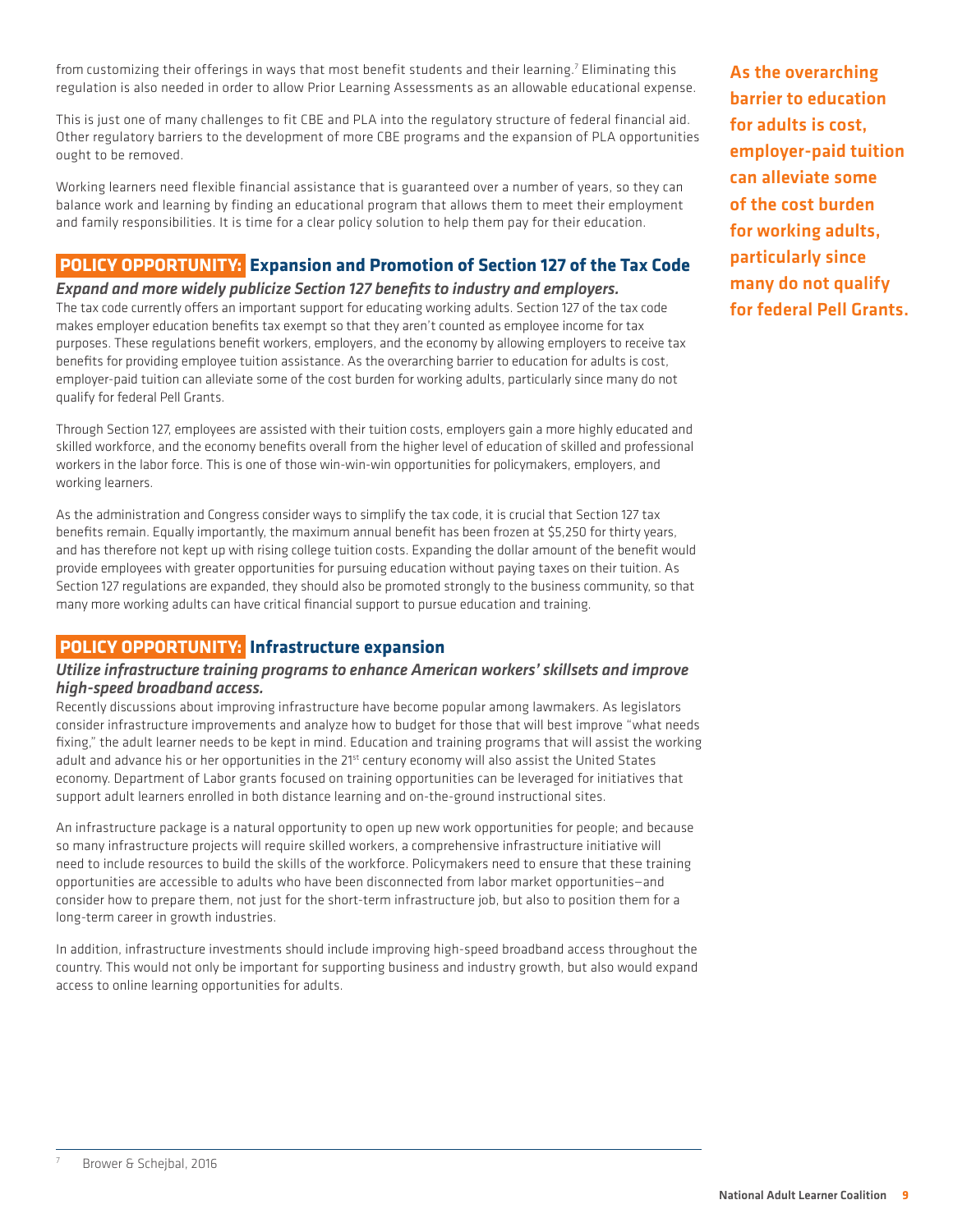

## Conclusion

A historic time has been reached in the 21<sup>st</sup> century-one that has both the United States and the world wondering: will American educational attainment be the beacon for the world to follow?

This critical moment presents a policy opportunity to help the disconnected worker who has been disengaged from the domestic, and the global, economy. It is an opportunity to design a road map to help renew the middle class and connect people to economic opportunity through education. There is a need to help the disconnected American regain a grip on the economic ladder of opportunity through education. The ladder will need dedication from many and a united sense of purpose. Yet these goals can be achieved if the present opportunity is seized.

## Bibliography

- Blivin, J., & Wallerstein, B. (2016). *Shift Happens: Desperately Seeking Better Credentials and Hiring Technologies.* Santa Fe, NM & Washington, DC: Innovate + Educate and Whiteboard Advisors.
- Brower, A., & Schejbal, D. (2016). *Navigating the CBE Frontier: Creative and Alternative Student Support for Creative and Alternative Models of Education.* Toronto, Ontario: The Evolllution.
- FCC. (2016). *2016 Broadband Progress Report.* Washington, DC: Federal Communications Commission.
- Klein-Collins, R. (2010). *Fueling the Race to Postsecondary Success: A 48-Institution Study of Prior Learning Assessment and Adult Student Outcomes.* Council for Adult and Experiential Learning.
- MDRC. (2015). *Year-Round Financial Aid: Evidence from Three Studies.* New York, NY: Manpower Demonstration Research Corporation.
- Russo, N., Kehl, D., Morgus, R., & Morris, S. (2014). *The Cost of Connectivity 2014.* Washington, DC: Open Technology Institute, New America.
- U.S. Department of Education. Institute of Education Sciences, National Center for Education Statistics. (2011). *IPEDS : Integrated Postsecondary Education Data System: 2011 Survey.* Washington, D.C.: U.S. Department of Education.